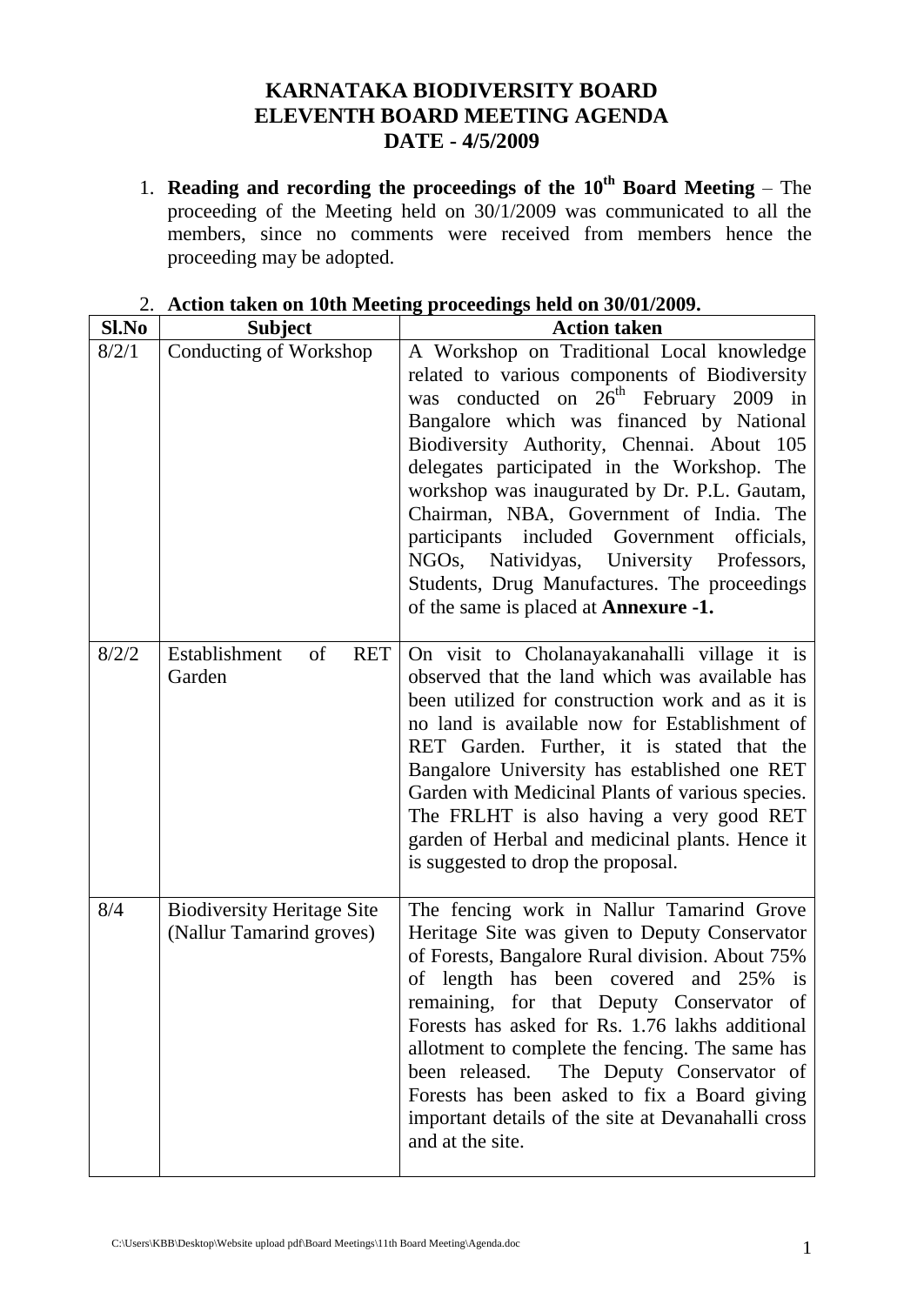| 8/5   | Developmental works<br>of           | The Conservator of Forests, Shimoga has                                                               |  |  |
|-------|-------------------------------------|-------------------------------------------------------------------------------------------------------|--|--|
|       | Kuvempu Bio-park.                   | informed that all the works have been completed                                                       |  |  |
|       |                                     | construction work.<br>except<br>The<br>Deputy                                                         |  |  |
|       |                                     | Conservator of Forests, Shimoga has been asked                                                        |  |  |
|       |                                     | to complete the same at the earliest.                                                                 |  |  |
| 8/6/1 | of<br>Cess<br>Levy<br>on            | It is informed that the matter is pending with                                                        |  |  |
|       | Pharmaceutical Products.            | Finance Department.                                                                                   |  |  |
| 8/6/2 | Declaration of Authorized           | A proposal has been submitted to Government                                                           |  |  |
|       | officer.                            | for declaring Deputy Conservator of Forests and                                                       |  |  |
|       |                                     | Assistant Conservator of Forests Karnataka                                                            |  |  |
|       |                                     | Biodiversity Board as authorized officers under                                                       |  |  |
|       |                                     | Biological Diversity Act 2002, the same is                                                            |  |  |
|       |                                     | pending with the Government.                                                                          |  |  |
| 8/7   | Preparation<br>of<br>People's       | It is informed that People's Biodiversity                                                             |  |  |
|       | Biodiversity<br>Registers<br>(PBRs) | Registers for 63 Gram Panchayats have been<br>prepared and released. The revised guideline            |  |  |
|       |                                     | received from National Biodiversity Authority                                                         |  |  |
|       |                                     | has been circulated to all the agencies involved                                                      |  |  |
|       |                                     | in PBR documentation. Presently 104 People's                                                          |  |  |
|       |                                     | Biodiversity Registers are in various stages of                                                       |  |  |
|       |                                     | preparation.                                                                                          |  |  |
| 8/11  | staff<br>Providing<br>to            | It is informed that the posting of Deputy                                                             |  |  |
|       | Karnataka<br><b>Biodiversity</b>    | of<br>and<br>Assistant<br>Conservator<br>Forests                                                      |  |  |
|       | Board.                              | Conservator of Forests has been done and they                                                         |  |  |
|       |                                     | have reported for duty. For posting of Deputy                                                         |  |  |
|       |                                     | Director<br>Agriculture, proposal<br>has<br>been                                                      |  |  |
|       |                                     | submitted to Government. As regards Deputy                                                            |  |  |
|       |                                     | Director, Indian System of Medicines it is                                                            |  |  |
|       |                                     | informed that the Department of Indian System                                                         |  |  |
|       |                                     | of Medicines has expressed its inability to post                                                      |  |  |
|       |                                     | an Officer due to shortage of officers in the                                                         |  |  |
|       |                                     | department. A proposal was submitted to                                                               |  |  |
|       |                                     | government dated 13/8/2008 (Annexure -2) to                                                           |  |  |
|       |                                     | permit to appoint one officer on contract basis as<br>is being done in the Indian System of Medicines |  |  |
|       |                                     | department. The same is pending at<br>the                                                             |  |  |
|       |                                     | Government level.                                                                                     |  |  |
|       |                                     | As regards Executive officer Botany<br>and                                                            |  |  |
|       |                                     | Zoology it is stated that the Universities were                                                       |  |  |
|       |                                     | requested to propose the names of suitable and                                                        |  |  |
|       |                                     | willing professors. Some universities have                                                            |  |  |
|       |                                     | informed that no one is interested for deputation.                                                    |  |  |
|       |                                     | Others have expressed their inability to propose                                                      |  |  |
|       |                                     | due to shortage of professors.                                                                        |  |  |
| 8/12  | Publication of News letter          | It is informed that Karnataka Biodiversity Board                                                      |  |  |
|       |                                     | has published First News Letter. The same is                                                          |  |  |
|       |                                     | placed at <b>Annexure -3.</b>                                                                         |  |  |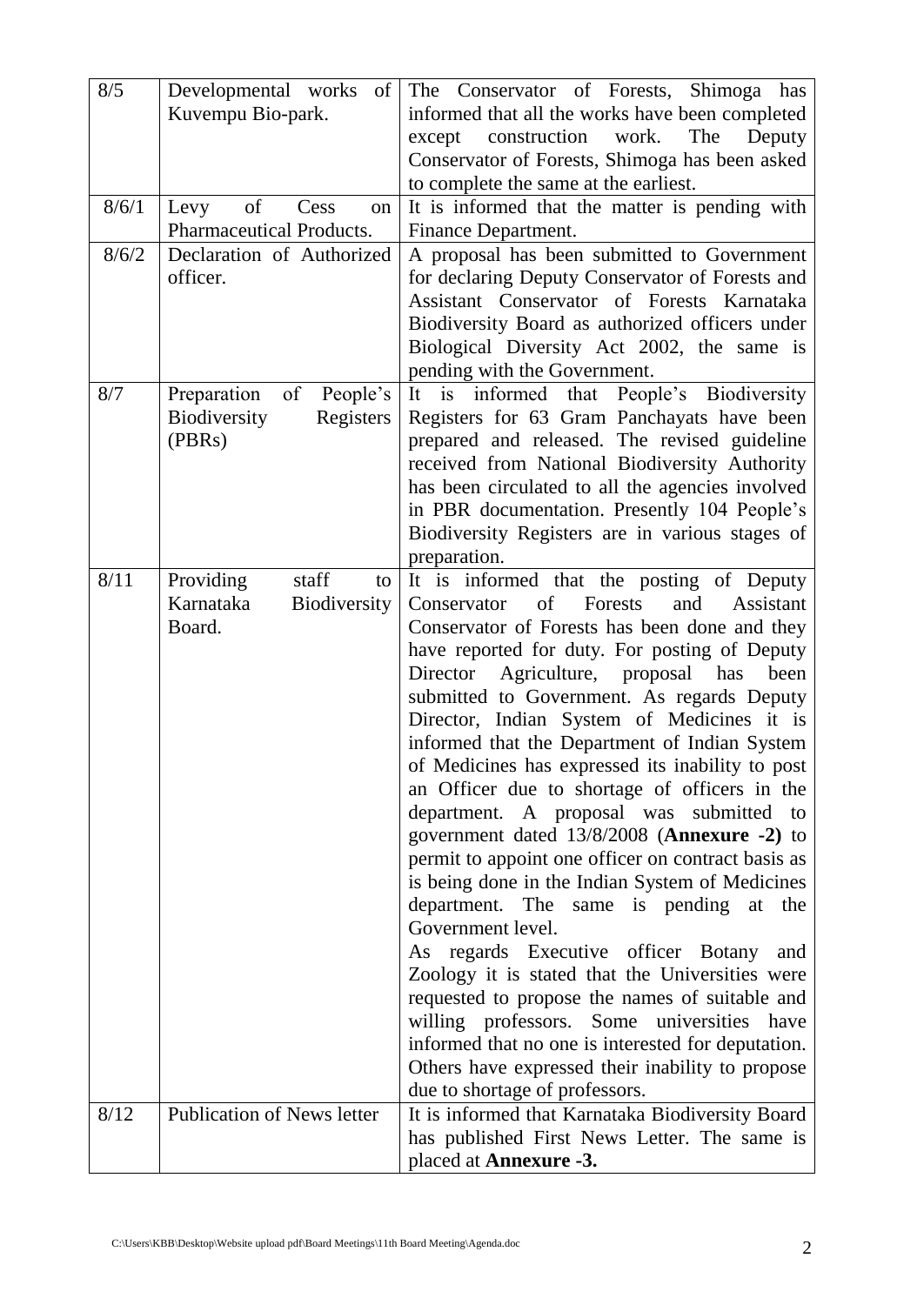| 8/13 | Outsourcing of<br>Biodiversity<br>Documentation works. | The Expression of interest received from various<br>districts is being processed. As suggested by the<br>Board a Committee consisting of Member<br>Secretary KBB, Secretary (Forest), Secretary<br>(Ecology and Environment), Deputy Conservator<br>of Forests, KBB has been formed for processing<br>the Expression of Interests to shortlist the<br>suitable applications for financial bidding.                                                                                                                                                                                                                                                                                                                        |
|------|--------------------------------------------------------|---------------------------------------------------------------------------------------------------------------------------------------------------------------------------------------------------------------------------------------------------------------------------------------------------------------------------------------------------------------------------------------------------------------------------------------------------------------------------------------------------------------------------------------------------------------------------------------------------------------------------------------------------------------------------------------------------------------------------|
| 8/14 | Documentation of Coastal<br>Biodiversity.              | As decided by the last Board a meeting was<br>conducted under the Chairmanship of Principal<br>Secretary, Forest Ecology and Environment<br>Department. The representatives of KUIDFC,<br>CMFRI, ISRO, EMPRI attended the same. The<br>accounts problem was discussed in detail and<br>matter<br>was<br>resolved. The<br>the<br>meeting<br>proceeding is placed at <b>Annexure -4.</b>                                                                                                                                                                                                                                                                                                                                    |
| 8/15 | <b>Workshop on Traditional</b><br>Knowledge            | 1. The workshop has been conducted<br>on<br>26/2/2009. The proceeding is also published.<br>2. The workshop on Biodiversity Heritage site<br>will be conducted in due course of time. Action<br>is being taken in this direction.<br>3. The Chairman, Western ghat Task Force has<br>suggested to conduct this workshop in Karwar<br>i.e., Coastal region. It is suggested to placed the<br>funds at the disposal of Dr. V. N. Nayak,<br>Professor and Chairman of Department of<br>Studies in Marine Biology, Karwar to conduct<br>the workshop in Karwar. The Chairman,<br>Department of Studies in Marine Biology,<br>Karwar has agreed for the same. The Board is<br>requested to approve the same. (Annexure $-4A$ ) |
| 8/18 | Internal Audit and Control<br>Mechanism                | The Accountant General Karnataka from time to<br>time is pressing to appoint Internal Auditor. A<br>proposal was moved to the Government for<br>creation of post of Audit Superintendent. An<br>Accounts Superintendent has to be posted on<br>deputation to Karnataka Biodiversity Board The<br>matter is pending with the Government.                                                                                                                                                                                                                                                                                                                                                                                   |
| 8/20 | Institution of Biodiversity<br>Award                   | As suggested by the Board a committee has<br>been formed for selecting suitable applicants for<br>the Awards. (Annexure-5). Some proposals<br>have been received the same is being processed<br>and will be placed before the Committee.                                                                                                                                                                                                                                                                                                                                                                                                                                                                                  |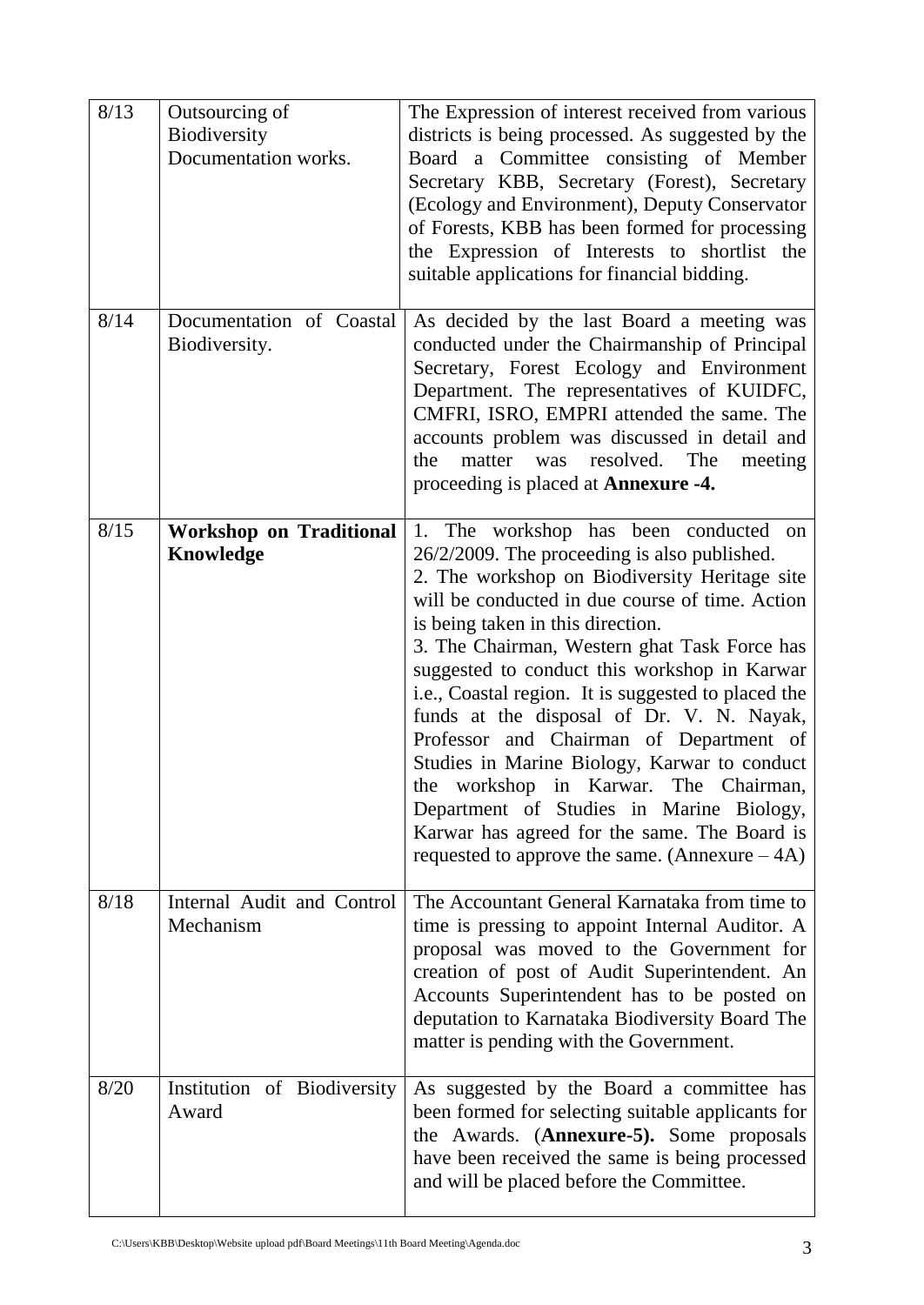| 8/22/1 | Formation of Biodiversity    | 1. It is informed that the BMCs have been                                                      |                                                     |                     |
|--------|------------------------------|------------------------------------------------------------------------------------------------|-----------------------------------------------------|---------------------|
|        | <b>Management Committees</b> | formed at Grama Panchayath level as below.                                                     |                                                     |                     |
|        |                              | Sl. No<br><b>District</b>                                                                      |                                                     | <b>Total formed</b> |
|        |                              | 1                                                                                              | Bangalore (R)                                       | 5                   |
|        |                              |                                                                                                | Bangalore (U)                                       | $\overline{2}$      |
|        |                              |                                                                                                | Belgaum                                             | 137                 |
|        |                              |                                                                                                | <b>Bellary</b>                                      | 5                   |
|        |                              |                                                                                                | <b>Bidar</b>                                        | 5                   |
|        |                              | 6                                                                                              | Chickmagalore                                       | 226                 |
|        |                              | $\overline{7}$                                                                                 | Chitradurga                                         | 11                  |
|        |                              | $8\,$                                                                                          | D.Kannada                                           | 80                  |
|        |                              | 9                                                                                              | Davanagere                                          | 82                  |
|        |                              | 10                                                                                             | Dharwad                                             | $\overline{4}$      |
|        |                              | 11                                                                                             | Gadag                                               | 15                  |
|        |                              | 12                                                                                             | Gulbarga                                            | 66                  |
|        |                              | 13                                                                                             | Hassan                                              | 254                 |
|        |                              | 14                                                                                             | Haveri                                              | 84                  |
|        |                              | 15                                                                                             | Kodagu                                              | 97                  |
|        |                              | 16                                                                                             | Kolar                                               | 3                   |
|        |                              | 17                                                                                             | Mandya                                              | 199                 |
|        |                              | 18                                                                                             | Mysore                                              | 73                  |
|        |                              | 19                                                                                             | Ramanagar                                           | 19                  |
|        |                              | 20                                                                                             | Shimoga                                             | 20                  |
|        |                              | 21                                                                                             | Tumkur                                              | 66                  |
|        |                              | 22                                                                                             | Udupi                                               | 49                  |
|        |                              | 23                                                                                             | U. Kannada                                          | 188                 |
|        |                              |                                                                                                | <b>Total</b>                                        | 1690                |
|        |                              |                                                                                                | In remaining areas the formation of BMCs is         |                     |
|        |                              | going on.                                                                                      |                                                     |                     |
|        |                              |                                                                                                | 2. District Level Biodiversity Management           |                     |
|        |                              | <b>Committees</b>                                                                              |                                                     |                     |
|        |                              | District                                                                                       | Biodiversity<br>level                               | Management          |
|        |                              |                                                                                                | Committees have been formed in Tumkur,              |                     |
|        |                              |                                                                                                | Dakshina Kannada, Uttara Kannada, Hassan,           |                     |
|        |                              |                                                                                                | Gadag and Davanagere districts.                     |                     |
|        |                              |                                                                                                | 3. It is stated that National Biodiversity          |                     |
|        |                              |                                                                                                | Authority has provided Rs. 19.00 lakhs for          |                     |
|        |                              |                                                                                                | providing infrastructure facilities to Biodiversity |                     |
|        |                              | Management Committees @ Rs. 0.50 lakhs per<br>BMC. Action is being taken in this direction for |                                                     |                     |
|        |                              |                                                                                                |                                                     |                     |
|        |                              | identification of BMCs and their requirements.                                                 |                                                     |                     |
|        |                              | 4. The proposal to nominate the Deputy                                                         |                                                     |                     |
|        |                              | Conservator of Forests (Social Forestry) as                                                    |                                                     |                     |
|        |                              |                                                                                                | Nodal officer to guide the BMCs and act as a        |                     |
|        |                              | link between Board and the Biodiversity                                                        |                                                     |                     |
|        |                              |                                                                                                | Management Committees is pending with the           |                     |
|        |                              | Government.                                                                                    |                                                     |                     |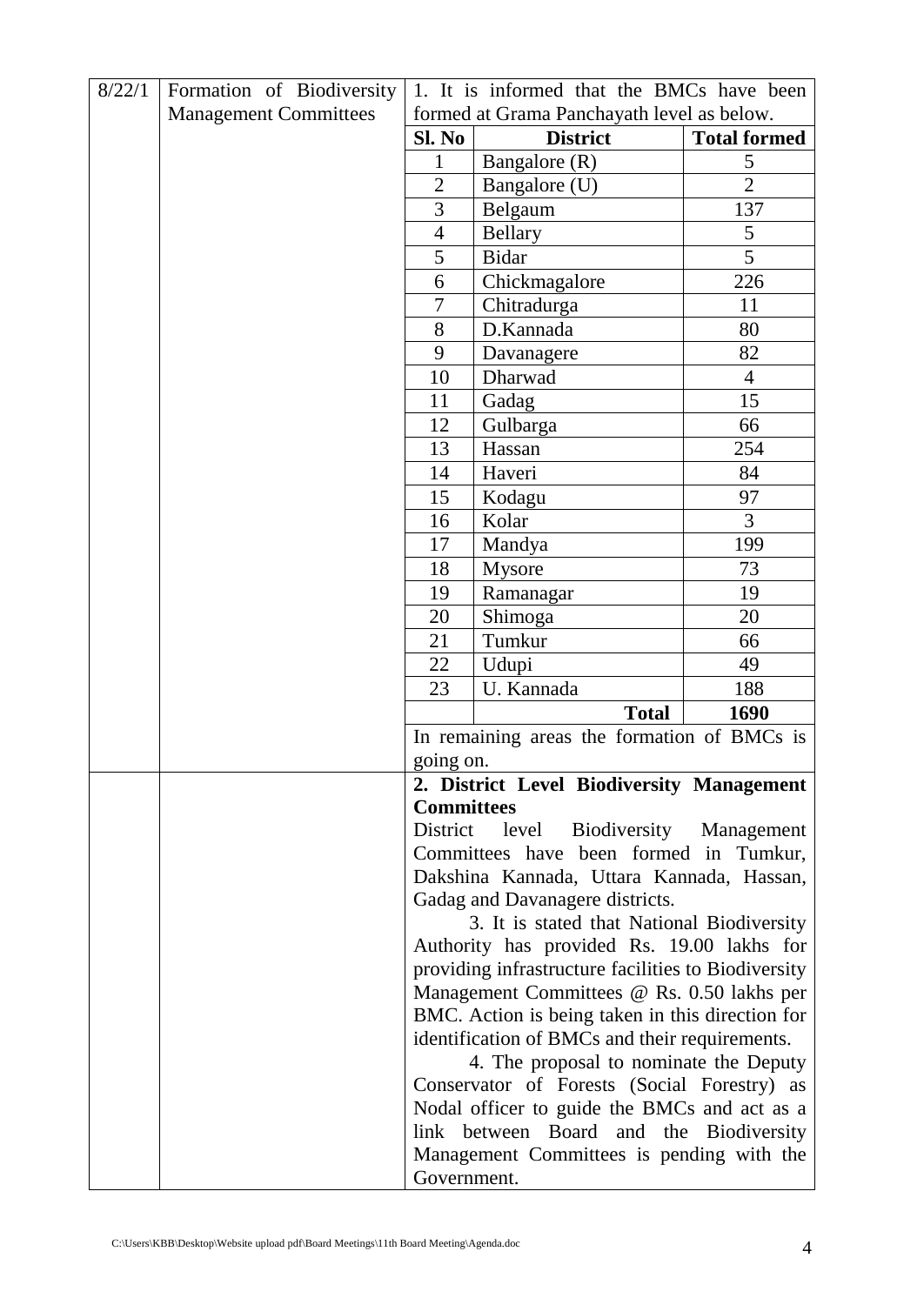| 8/22/2 | Preparation of Biodiversity    | The following additional NGOs have been                                                       |                  |  |  |
|--------|--------------------------------|-----------------------------------------------------------------------------------------------|------------------|--|--|
|        | Registers.                     | selected for preparation of People's Biodiversity                                             |                  |  |  |
|        |                                | Registers.                                                                                    |                  |  |  |
|        |                                | 1. Shreyashree Rural                                                                          |                  |  |  |
|        |                                | Technology &                                                                                  |                  |  |  |
|        |                                | Rural Development Society (R)                                                                 |                  |  |  |
|        |                                | No. 28, Vinobha Extension,<br>Kolar                                                           |                  |  |  |
|        |                                | Kallur – 572 220 Gubbi tq.                                                                    |                  |  |  |
|        |                                | Tumkur                                                                                        |                  |  |  |
|        |                                | 2. Concern for Urban & Rural                                                                  |                  |  |  |
|        |                                | DevelopmentSociety (CURDS)                                                                    |                  |  |  |
|        |                                | No. $58, 3^{\text{rd}}$ Main, $3^{\text{rd}}$ Cross,                                          |                  |  |  |
|        |                                | K.M. Colony, Venkatareddy                                                                     |                  |  |  |
|        |                                | Nagar, Jayanagar, Bangalore-11                                                                |                  |  |  |
|        |                                | 3. Karnataka Unani Medical                                                                    | Chickballapur    |  |  |
|        |                                | Association, No. 170, 7 <sup>th</sup> Cross,                                                  | and Mysore       |  |  |
|        |                                | B.M.Nagar, Tavarekere Park,                                                                   |                  |  |  |
|        |                                | B.E.T.School Road, Bangalore                                                                  |                  |  |  |
|        |                                | $-29.$                                                                                        |                  |  |  |
| 9/1    | <b>Study on Bio-industries</b> | 1. As discussed in the last Board meeting the                                                 |                  |  |  |
|        | <b>Utilizing Bio-resources</b> | survey of Pharmaceutical and Cosmetics firms<br>entrusted to Karnataka Indian<br>been<br>have |                  |  |  |
|        |                                |                                                                                               |                  |  |  |
|        |                                | Medicine Manufacture's (Regd) Bangalore. The<br>of<br>Horticulture,<br>Department             | Agriculture,     |  |  |
|        |                                |                                                                                               |                  |  |  |
|        |                                | Animal Husbandry and Fisheries have also been                                                 |                  |  |  |
|        |                                | addressed<br>supply<br>the<br>information<br>to<br>on<br>utilization of Bio-resources.        |                  |  |  |
|        |                                | 2. The list of Biotechnology Companies has                                                    |                  |  |  |
|        |                                | been obtained and they have been addressed to                                                 |                  |  |  |
|        |                                | furnish the information on utilization of Bio-                                                |                  |  |  |
|        |                                | resources by them.                                                                            |                  |  |  |
|        |                                | 3. The Karnataka Unani Medical Association,                                                   |                  |  |  |
|        |                                | Bangalore has submitted a proposal<br>and                                                     |                  |  |  |
|        |                                | requested to provide Rs.30,000/- to take up                                                   |                  |  |  |
|        |                                | survey on collection of information from Unani                                                |                  |  |  |
|        |                                | and Homeopathic medicine manufacturers.                                                       |                  |  |  |
|        |                                | ( <b>Annexure-6</b> ) The<br>same                                                             | is placed<br>for |  |  |
|        |                                | consideration and approval.                                                                   |                  |  |  |
| 10/1   | Establishment of Dry zone      | A project proposal on Establishment of Dry                                                    |                  |  |  |
|        | Biodiversity parks Network     | Zone Biodiversity Parks Network in Karnataka                                                  |                  |  |  |
|        | in Karnataka.                  | was received from the Centre for sustainable                                                  |                  |  |  |
|        |                                | Development, Bangalore for Rs. 47.00 lakhs for                                                |                  |  |  |
|        |                                | insitu conservation of Biodiversity of dry zone                                               |                  |  |  |
|        |                                | in 13 districts of Karnataka and establishment of                                             |                  |  |  |
|        |                                | one park for Ex-situ conservation of Spp of dry                                               |                  |  |  |
|        |                                | zone. An amount of Rs. 47.00 lakhs was                                                        |                  |  |  |
|        |                                | proposed for 2 years duration. According to the                                               |                  |  |  |
|        |                                | proposal major expenditure for activities was to                                              |                  |  |  |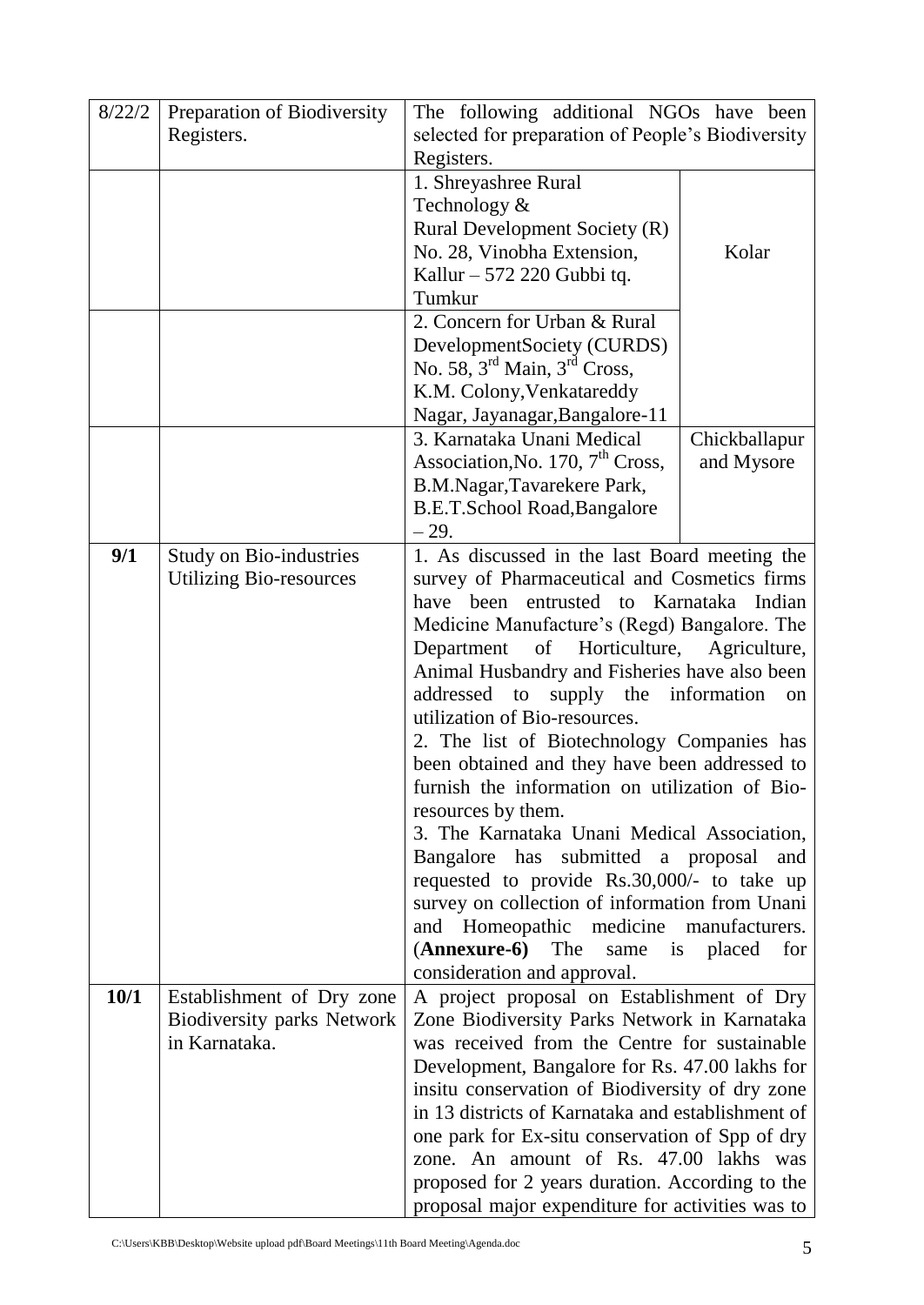|      |                             | incurred for Centre for sustainable<br>be                                                 |  |  |
|------|-----------------------------|-------------------------------------------------------------------------------------------|--|--|
|      |                             | Development, Bangalore.                                                                   |  |  |
|      |                             | In consultation with the Secretary (Ecology and<br>Environment) and Deputy Conservator of |  |  |
|      |                             | Forests and Conservator of Forests from various                                           |  |  |
|      |                             | districts the proposal has been modified by                                               |  |  |
|      |                             | Karnataka Biodiversity Board and the same is                                              |  |  |
|      |                             | placed it (Annexure-7) for consideration. As                                              |  |  |
|      |                             | per the proposals approximately 100 has core                                              |  |  |
|      |                             | area in the forests will be selected in in each of                                        |  |  |
|      |                             | the 13 dry districts and the same will be                                                 |  |  |
|      |                             | demarcated. The activities like fire protection,                                          |  |  |
|      |                             | soil conservation, sowing of seeds will be taken                                          |  |  |
|      |                             | up. The watch and ward will be provided by the                                            |  |  |
|      |                             | Department from the existing pool. An amount                                              |  |  |
|      |                             | of Rs.1.50 lakhs per site is earmarked for 13                                             |  |  |
|      |                             | districts. Village Forest Committees / Village                                            |  |  |
|      |                             | Protection Committees will be formed for each                                             |  |  |
|      |                             | of the 13 sites. The area will be treated as no                                           |  |  |
|      |                             | harvest zone. The Biodiversity of these sites will                                        |  |  |
|      |                             | be monitored regularly. The Centre<br>for                                                 |  |  |
|      |                             | Sustainable Development, Bangalore<br>will                                                |  |  |
|      |                             | conduct Capacity building programme for the                                               |  |  |
|      |                             | Forest officers and the villagers / Village Forest                                        |  |  |
|      |                             | Committees. An amount of Rs. 9.56 will be                                                 |  |  |
|      |                             | provided to Centre for sustainable Development                                            |  |  |
|      |                             | and Rs.19.5 lakhs will be provided to the                                                 |  |  |
|      |                             | Deputy Conservator of Forests in 13 districts @                                           |  |  |
|      |                             | Rs. 1.50 lakhs each district. The Karnataka                                               |  |  |
|      |                             | Biodiversity Board<br>will<br>monitor<br>the                                              |  |  |
|      |                             | implementation of programme. The proposal                                                 |  |  |
|      |                             | may be approved.                                                                          |  |  |
| 10/2 | Proposal on Diversity of    | The project proposer has been requested to                                                |  |  |
|      | Zooplankton in the Lakes of | furnish the information as desired by the Board.                                          |  |  |
|      | Karnataka                   | The same is still awaited.                                                                |  |  |

## **NEW SUBJECT**

| 11/1 |                         | National Level Seminar on   The Academy of Natural Farming, Mysore, has |  |
|------|-------------------------|-------------------------------------------------------------------------|--|
|      | Mango Cultivation under | informed that they are conducting a Seminar in                          |  |
|      | Natural farming         | Kollegal taluk, Chamarajnagar district on the                           |  |
|      |                         | above subject to highlight the use of organic                           |  |
|      |                         | farming. They have requested for some monetary                          |  |
|      |                         | support. It is suggested that an amount of Rs.                          |  |
|      |                         | 20,000/- may be provided from Karnataka                                 |  |
|      |                         | Biodiversity Board.                                                     |  |
|      |                         | (Annexure-8)                                                            |  |
| 11/2 | Budget for 2009-10      | The budget proposal for 2009-10 has been                                |  |
|      |                         | submitted to the government. The details are as                         |  |
|      |                         | below.                                                                  |  |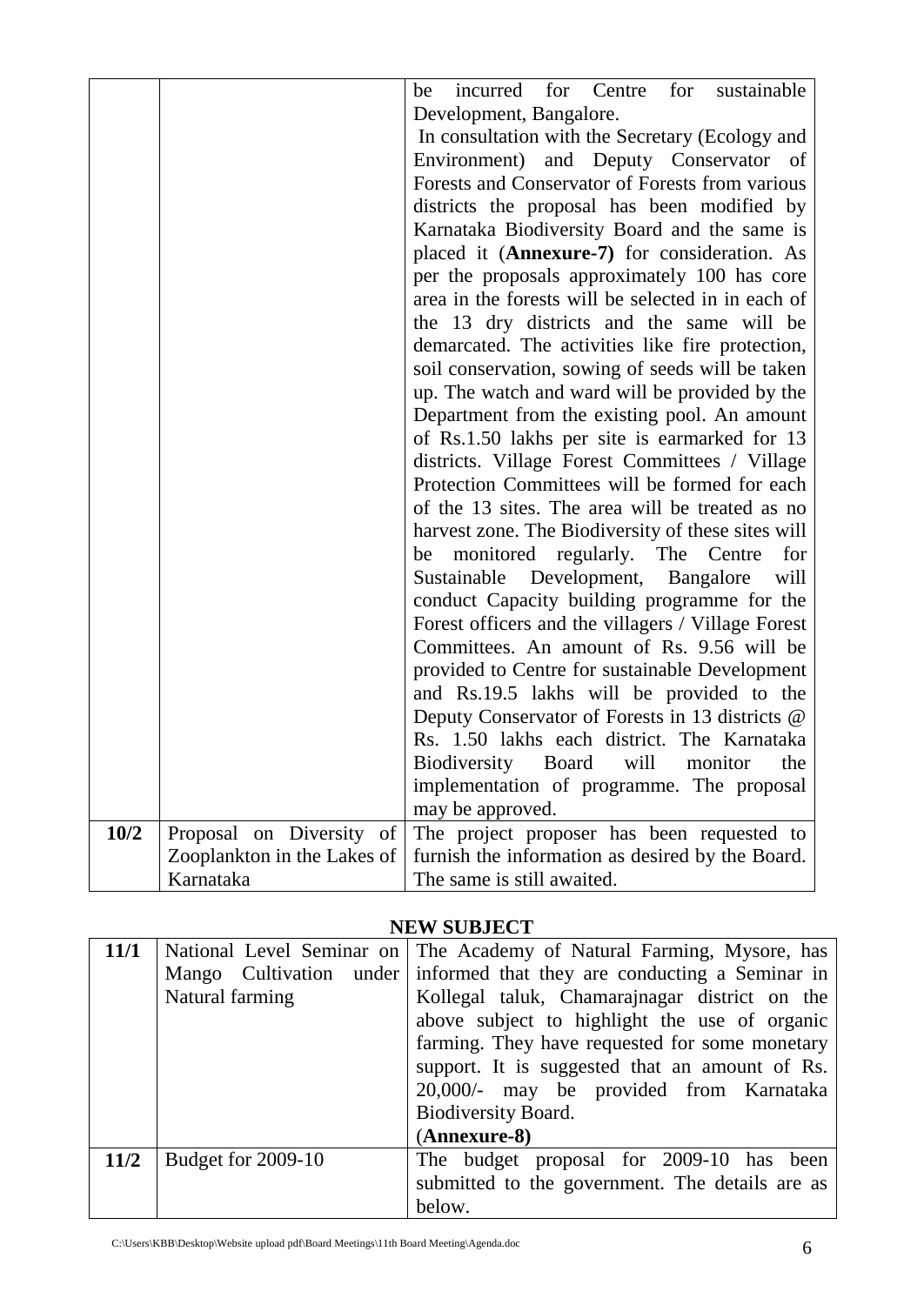|       |                                        | Sl.                                                                                                                                                                                                                                                                                      | <b>Items</b>                                         | <b>Amount</b> |
|-------|----------------------------------------|------------------------------------------------------------------------------------------------------------------------------------------------------------------------------------------------------------------------------------------------------------------------------------------|------------------------------------------------------|---------------|
|       |                                        | N <sub>0</sub>                                                                                                                                                                                                                                                                           |                                                      | (Lakh Rs)     |
|       |                                        | $\mathbf{1}$                                                                                                                                                                                                                                                                             | <b>Officers Salary</b>                               | 44.00         |
|       |                                        | $\overline{2}$                                                                                                                                                                                                                                                                           | Supporting staff salary                              | 12.50         |
|       |                                        | 3                                                                                                                                                                                                                                                                                        | TA/DA                                                | 3.00          |
|       |                                        | $\overline{4}$                                                                                                                                                                                                                                                                           | Office Expenditure                                   | 9.00          |
|       |                                        | 5<br>Training Workshop & Seminar                                                                                                                                                                                                                                                         |                                                      | 8.00          |
|       |                                        | 6                                                                                                                                                                                                                                                                                        | Project Studies and assistance                       | 7.00          |
|       |                                        | $\overline{7}$                                                                                                                                                                                                                                                                           | Vehicle Maintenance and fuel                         | 4.00          |
|       |                                        |                                                                                                                                                                                                                                                                                          | charges                                              |               |
|       |                                        | 8                                                                                                                                                                                                                                                                                        | PBRs documentation                                   | 48.00         |
|       |                                        |                                                                                                                                                                                                                                                                                          | <b>Total</b>                                         | 135.50        |
| 11/3. | Conducting<br>working<br>in<br>2009-10 | It is proposed to conduct the following workshops.<br>Workshop on Biodiversity of Dry zone.<br>2. Workshop on Invasive Alien Species<br>3. Workshop on heritage sites /Trees.<br>4. Workshop on G.M.crop/G.M.food.<br>5. Coastal Biodiversity in relation to coastal<br>management zone. |                                                      |               |
| 11/4  | Research projects                      | <b>Research report on Nallur Tamarind Groves.</b><br>University of Agricultural Sciences, Bangalore has<br>submitted report on research works undertaken.<br>The same is placed at Annexure-10.                                                                                          |                                                      |               |
| 11/5  | Annual Report for 2008-09              |                                                                                                                                                                                                                                                                                          | Annual report for 2008-09 has been prepared and      |               |
| 11/6  | Annual Accounts of 2008-               | the same is placed at <b>Annexure-11</b> .<br>The account for 2008-09 is under preparation the                                                                                                                                                                                           |                                                      |               |
|       | 09                                     | same will be submitted to Accountant General for                                                                                                                                                                                                                                         |                                                      |               |
|       |                                        | audit as required under the act.                                                                                                                                                                                                                                                         |                                                      |               |
| 11/7  | IPR permission.                        |                                                                                                                                                                                                                                                                                          | It is informed that IPR applications are being filed |               |
|       |                                        | before                                                                                                                                                                                                                                                                                   | the National Biodiversity Authority,                 |               |
|       |                                        | Chennai. The National Biodiversity Authority is                                                                                                                                                                                                                                          |                                                      |               |
|       |                                        |                                                                                                                                                                                                                                                                                          | asking for the opinion of the Board. In some cases   |               |
|       |                                        |                                                                                                                                                                                                                                                                                          | due to involvement of many BMCs and no clear         |               |
|       |                                        |                                                                                                                                                                                                                                                                                          | indication as to from where the Bio-resources will   |               |
|       |                                        |                                                                                                                                                                                                                                                                                          | be sourced, the opinion has been given subject to    |               |
|       |                                        |                                                                                                                                                                                                                                                                                          | the conditions that:                                 |               |
|       |                                        |                                                                                                                                                                                                                                                                                          | 1. The firm/company will not do any activities       |               |
|       |                                        |                                                                                                                                                                                                                                                                                          | which is detrimental or contrary to the              |               |
|       |                                        |                                                                                                                                                                                                                                                                                          | objectives of conservation and sustainable           |               |
|       |                                        |                                                                                                                                                                                                                                                                                          | utilization of bio-resources.                        |               |
|       |                                        |                                                                                                                                                                                                                                                                                          | 2. The firm/company will not trade/collect           |               |
|       |                                        |                                                                                                                                                                                                                                                                                          | any natural resources which are considered           |               |
|       |                                        |                                                                                                                                                                                                                                                                                          | rare/endangered/threatened<br>as                     | by<br>the     |
|       |                                        |                                                                                                                                                                                                                                                                                          | competent authority.                                 |               |
|       |                                        | The firm/company will ensure that the<br>3.                                                                                                                                                                                                                                              |                                                      |               |
|       |                                        | harvest of natural resources will not cause                                                                                                                                                                                                                                              |                                                      |               |
|       |                                        | genetic erosion or affect the ecosystem                                                                                                                                                                                                                                                  |                                                      |               |
|       |                                        |                                                                                                                                                                                                                                                                                          | functions and will not cause any adverse             |               |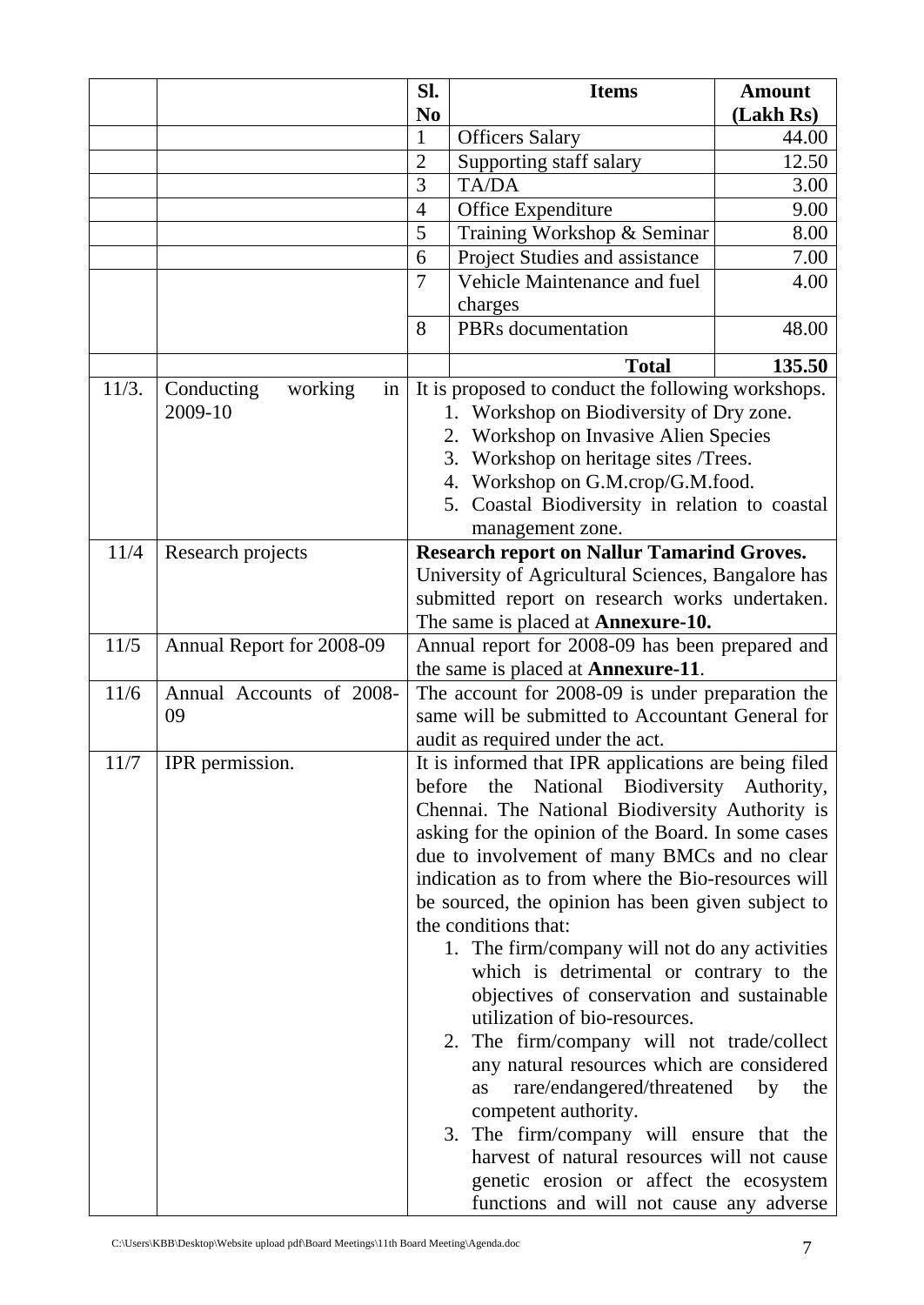|                                  | livelihood/culture/traditional<br>effect<br>on                                                     |
|----------------------------------|----------------------------------------------------------------------------------------------------|
|                                  | knowledge of the local people.                                                                     |
|                                  | 4. The firm/company will undertake to pay                                                          |
|                                  | levy/cess as fixed by the competent                                                                |
|                                  | authority from time to time.                                                                       |
|                                  | 5. The firm/company will report from time to                                                       |
|                                  | time the quantity of bio-resources harvested                                                       |
|                                  | from various locations.                                                                            |
|                                  |                                                                                                    |
|                                  | 6. The firm/company shall be liable to allow<br>the authorities of the Board and Authorized        |
|                                  |                                                                                                    |
|                                  | to verify and check<br><b>Officers</b><br>the                                                      |
|                                  | declarations made regarding bio-resources.                                                         |
|                                  | 7. The Board as per rule 16 of Karnataka                                                           |
|                                  | Biodiversity Rule 2005 reserves the right to                                                       |
|                                  | withdraw the permission for access to                                                              |
|                                  | biological resources in case of<br>any                                                             |
|                                  | detrimental activity conducted by such                                                             |
|                                  | firm, in addition to taking legal action.                                                          |
|                                  | 8. The firm/company shall ensure that the                                                          |
|                                  | access/utilization of bio-resources shall not                                                      |
|                                  | result in adverse environmental impact and                                                         |
|                                  | biodiversity loss.                                                                                 |
|                                  | 9. The firm/company shall not use bio-                                                             |
|                                  | resources/IPR for the purpose contrary to                                                          |
|                                  | the national interest and other related                                                            |
|                                  | international agreements entered into by the                                                       |
|                                  | country.                                                                                           |
|                                  | 10. The benefits arising out of these shall be                                                     |
|                                  | equitably shared as decided by the National                                                        |
|                                  | Biodiversity Authority.                                                                            |
|                                  | 11. The procedure prescribed under various Act                                                     |
|                                  | and Rules pertaining to bio-resources shall                                                        |
|                                  | be strictly adhered to.                                                                            |
| 11/8<br><b>Audit observation</b> | The Audit Observations (Annexure 12) were                                                          |
|                                  | received from Accountant General. Certain                                                          |
|                                  | observations have been dropped and others are                                                      |
|                                  | continuing the replies have been furnished and                                                     |
|                                  | decision of Accountant General is awaited. One                                                     |
|                                  | observation pertains to irregular claim of TA                                                      |
|                                  | by<br>the<br>then<br>Executive<br>Officer<br>amount                                                |
|                                  | Sri.Sathyanarayana Bhat. He has claimed the taxi                                                   |
|                                  | charges even though other modes of transports                                                      |
|                                  | were available. Claims are not furnished along                                                     |
|                                  | with the receipt/vouchers; the kilometers have not                                                 |
|                                  | mentioned. The<br>under<br>been<br>same is<br>audit                                                |
|                                  |                                                                                                    |
|                                  |                                                                                                    |
|                                  | observation. The amount needs to be recovered<br>from the concerned officer as per procedure; this |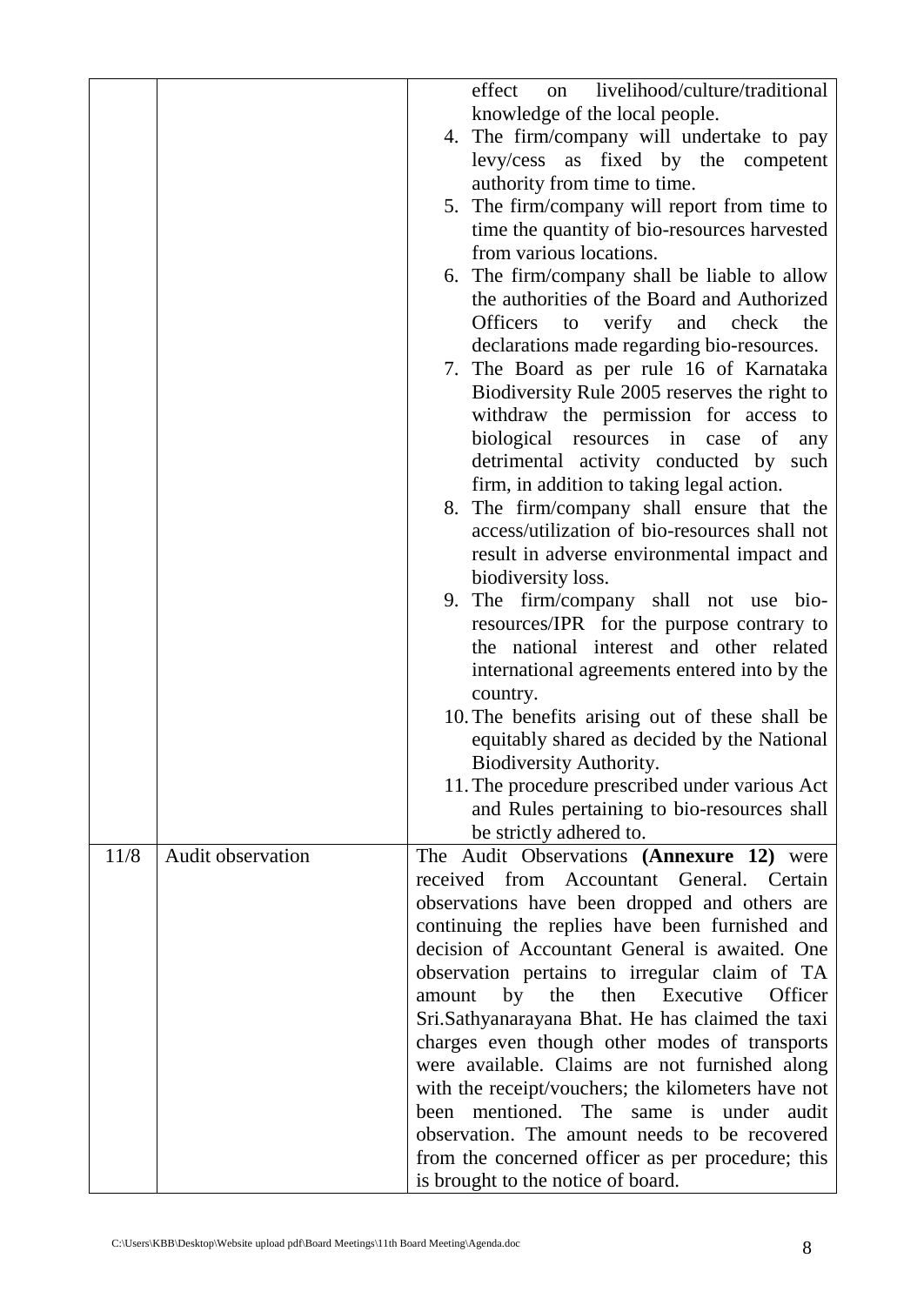| 11/9  | Heritage Sites declaration   | (i) It is informed that the proposal to declare                                                            |
|-------|------------------------------|------------------------------------------------------------------------------------------------------------|
|       |                              | Nethrani island is pending with the Deputy                                                                 |
|       |                              | Commissioner, Karwar. He has been reminded in                                                              |
|       |                              | the matter.                                                                                                |
|       |                              | (ii) There was a request from the Chairman, Task                                                           |
|       |                              | Force on Western Ghats, Karwar to declare                                                                  |
|       |                              | Ambargudda in Sagar Taluk as Biodiversity                                                                  |
|       |                              | Heritage Site. On verification it is found that the                                                        |
|       |                              | Ambargudda is a revenue land and there is some                                                             |
|       |                              | case pending in the court as reported by the                                                               |
|       |                              | Deputy Conservator of Forests, Sagar. In view of                                                           |
|       |                              | the above no action can be taken to change the                                                             |
|       |                              | legal status of Ambargudda. This is brought to the                                                         |
|       |                              | notice of the Board.                                                                                       |
|       |                              | (iii) As regards Amanghatta of Hosanagar Taluk                                                             |
|       |                              | it is informed that the area comes under reserve                                                           |
|       |                              | forest as reported by the Deputy Conservator of                                                            |
|       |                              | Forests. Therefore as per the guidelines of                                                                |
|       |                              | National Biodiversity Authority the same cannot                                                            |
|       |                              | be considered for declaration as heritage site.                                                            |
|       |                              | (iv) As regards Hogrekan of Kadur Taluk,                                                                   |
|       |                              | Chickmagalore District, the Deputy Conservator                                                             |
|       |                              | of Forests has been asked to get the opinion of                                                            |
|       |                              | Zilla Panchayat, Deputy Commissioner<br>and                                                                |
|       |                              |                                                                                                            |
|       |                              |                                                                                                            |
|       |                              | Biodiversity Management Committee.<br>After                                                                |
| 11/10 | <b>Research proposal for</b> | receipt of the same, further action will be taken.                                                         |
|       | consideration                | Following research proposals have been received<br>for consideration:                                      |
|       |                              | 1. Documentation and evaluation of indigenous                                                              |
|       |                              | methods of insect pest management using forest                                                             |
|       |                              | flora in Western Ghats - Javaregowda, Associate                                                            |
|       |                              | Professor (Entomology), FC, Sirsi                                                                          |
|       |                              | 2. Nallur Tamarind Heritage Site - University of                                                           |
|       |                              | Agriculture Science, Bangalore.                                                                            |
|       |                              | 3. Documentation of Ancient Traditional, Ayurvedic                                                         |
|       |                              | Practices in Kodagu with reference to Aati soppu –<br>Mangalore University - Madikeri                      |
|       |                              | 4. Documentation of<br>economic valuation and                                                              |
|       |                              | inventory of traditional knowledge of Biological                                                           |
|       |                              | Diversity of Estuarine Fish and Shellfish of                                                               |
|       |                              | Dakshina Kannada and Udupi District – College of                                                           |
|       |                              | Fisheries, Mangalore.                                                                                      |
|       |                              | 5. Impact of fragmentation on the Biodiversity of                                                          |
|       |                              | Protected Areas; a case study with reference to                                                            |
|       |                              | Bannerghatta National Park - Christ University,                                                            |
|       |                              | Bangalore.                                                                                                 |
|       |                              | <b>6.</b> Assessment of diversity among the species with<br>recalcitrant seeds to Central Western Ghats of |
|       |                              | Uttara Kannada District. - College of Forestry,                                                            |